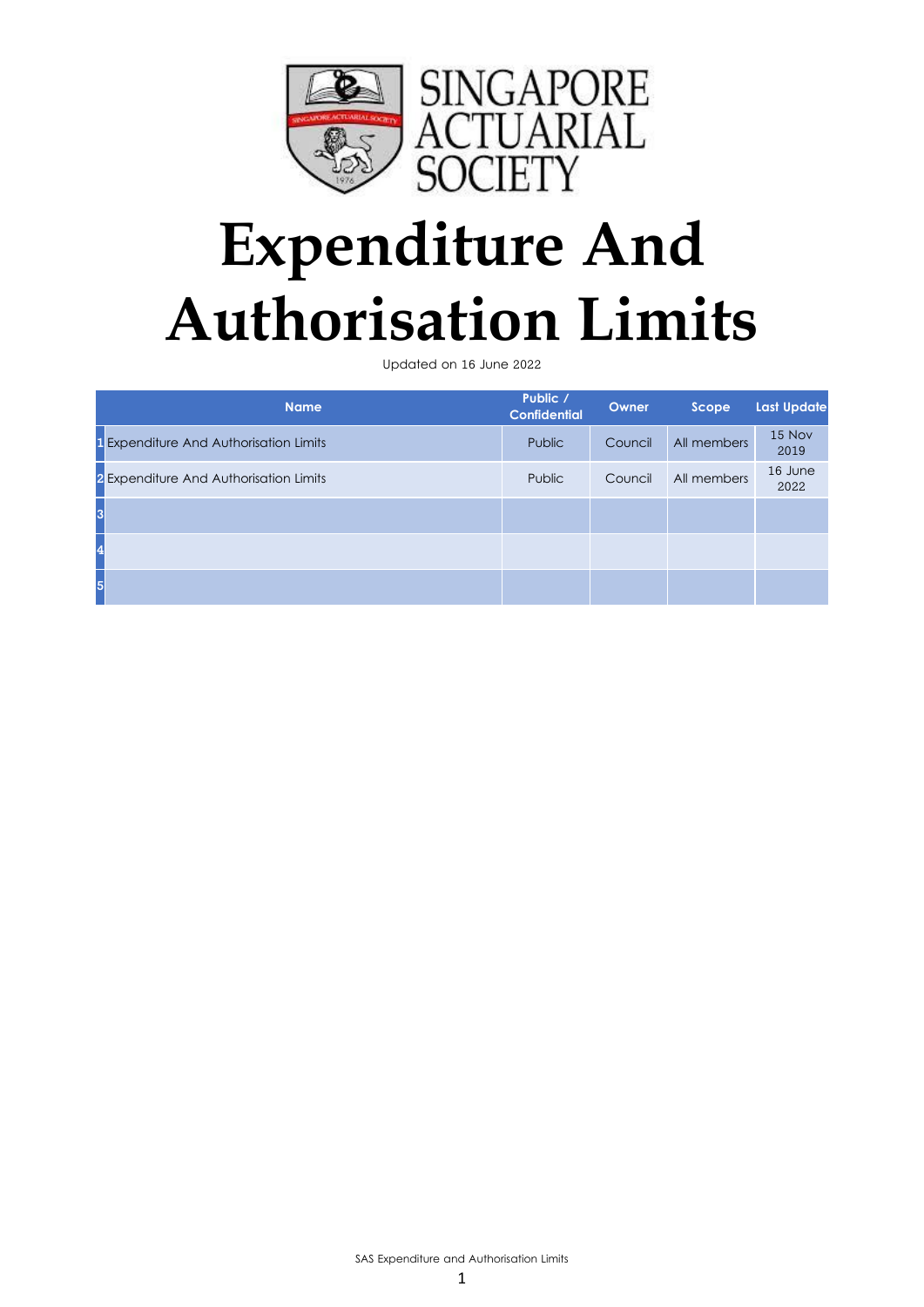

# Expenditure and Authorisation Limits

# **Table of Contents**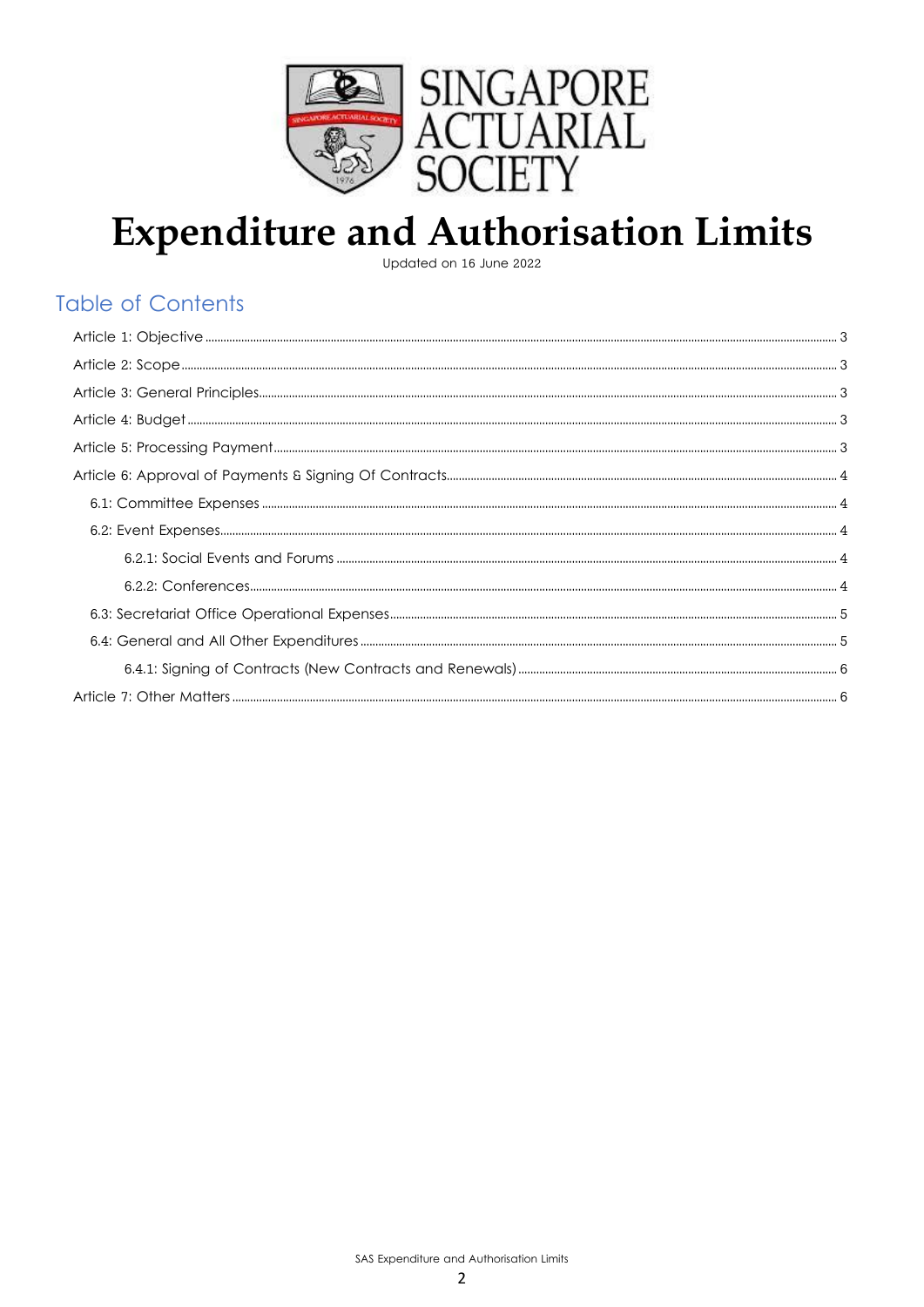

## Article 1: Objective

This policy outlines the process surrounding payments, reclaiming reimbursements and for entering binding contracts, as part of the internal control process of the "Singapore Actuarial Society", hereafter referred to as the "SAS" in the rest of the document.

## Article 2: Scope

This policy applies to any party in or related to the SAS who approves payments, makes payment/enters into contracts or intends to claim reimbursement from/on behalf of the SAS.

# Article 3: General Principles

When there are conflicting guidelines, following general principles override.

General principles for reimbursement of expenditure are:

- An individual cannot approve the reimbursement of their own expenditure or that of a related party (e.g., spouse, partner, family member).
- Any payment to a person/company not based in Singapore must be approved by President and Honorary Treasurer, given the potential withholding tax liability in respect of that payment and IRAS Form IR37C or IR37 requirements. Further details on withholding tax can be obtained from the Payments to Non-Singapore Tax Resident Entities Guidelines.
- The Chair of any Committee needs to be eligible to be a member of Council as defined in the SAS Constitution.
- The time limit for claims is earlier of 3 months from invoice/receipt date or 31 Dec of the same accounting year, otherwise, delays in reimbursement of the claims can be expected. Claims must be approved by the appropriate authority.
- The binding of SAS into any contracts, exceeding \$1,000 p.a., needs to be performed on the "four eyes "principle i.e. two signatories or approvers.
- Due Diligence is expected of those who are allowed to bind the SAS, with the same approach to signing contracts applied as their employers would expect. If in doubt about particular terms of a contract, e.g., need for event insurance, the Executive Director should be consulted.

# Article 4: Budget

In Q3 of a year, Council recognised Committees must submit a budget for the following year to Council, which Council should review and approve/amend.

The Honorary Treasurer coordinates this process, by issuing a template and the appropriate level of granularity, and the Chair of the Committee (along with the Council Member who is a liaison officer for that Committee) submit a budget.

If a committee decides not to provide a budget, then the only expenditure that will be reimbursed would be expenses related to meals/transport for that committee up to an annual expenditure of \$1,500.

Unused budget from a particular year cannot be carried forward into a future year without explicit Council approval.

## Article 5: Processing Payments

A distinction needs to be made between approval of an expenditure and the process of obtaining payment/reimbursement of that expenditure.

Authorised signatories are defined as the Office Bearers (comprising President, Vice President, Honorary Secretary and Honorary Treasurer), the Executive Director, and/or any persons authorised by Council to approve an expenditure and process payments/reimbursements for SAS.

All SAS direct payments/reimbursements of expenditure can only be processed by two approved signatories (e.g., DBS Ideal, signed cheques or PayNow, Telegraphic Transfers) with the following exceptions:

- For refunds, the Honorary Treasurer can execute the payment on his/her own via PayPal but only for refunding PayPal payments made in error. However, in the first instance, a cheque refund should be attempted if practical (e.g., it may not be practical when international payments/refunds are involved).
- The Honorary Treasurer wishes to transfer funds within the SAS DBS bank accounts for liquidity purposes.

Authorised signatories, when processing a direct payment/reimbursement can only do so if the payment/reimbursement has been properly approved.

The signatories, when processing a direct payment/reimbursement, will rely on the Secretariat Finance staff to check that:

SAS Expenditure And Authorisation Limits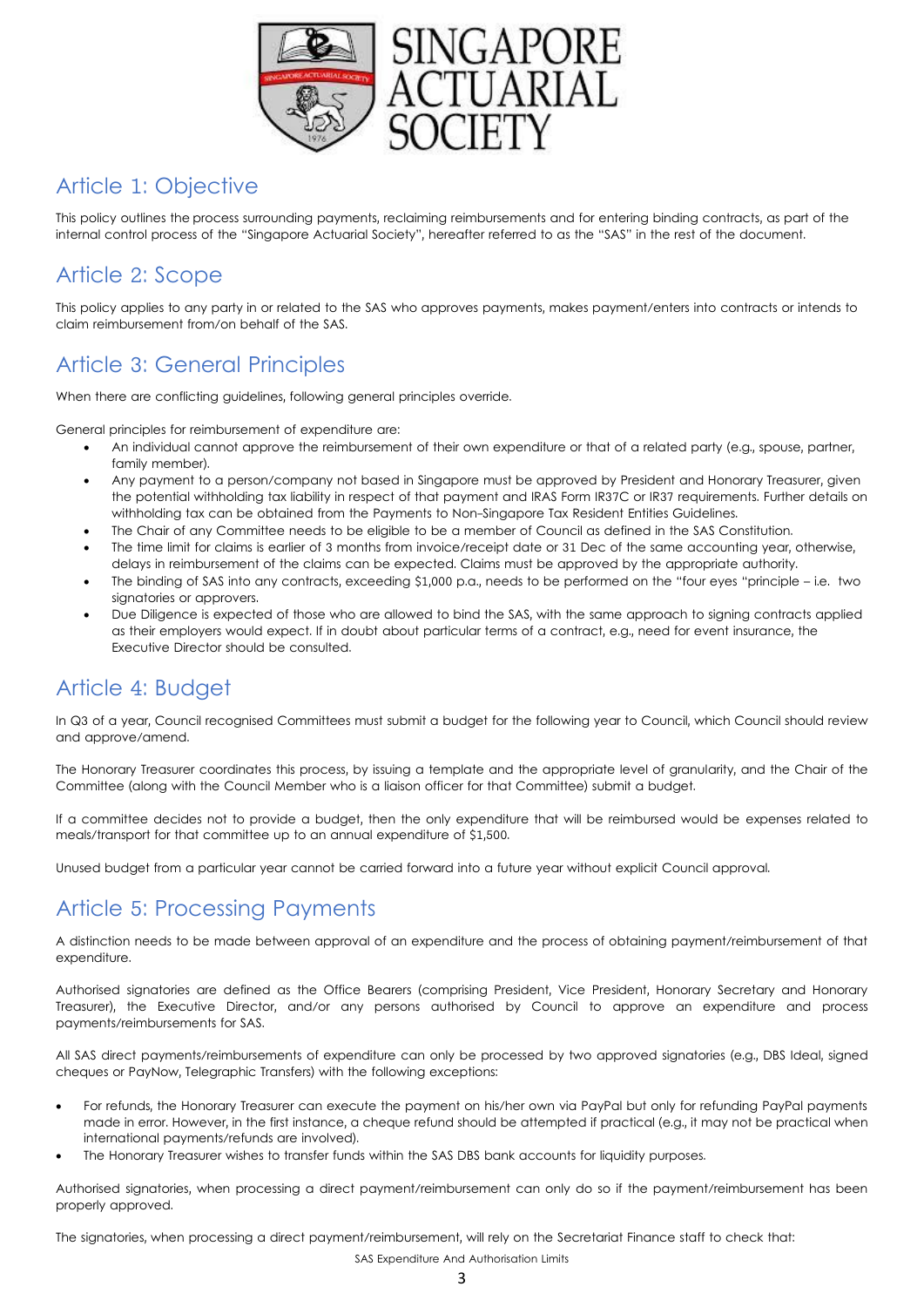

- necessary approvals have been obtained and expense form completed;
- prior to significant payments or commitments are within approved limits;
- payment would not mean that one of SAS's bank accounts would go into overdraft.

**Debit Cards** - Debit cards issued by the bank are intended for use for on-going and ad-hoc expenditure for the SAS office and operations. Inevitably their use at time may involve a mixture of approving and processing payments. The monthly limit for this card is approved by the Council. The named cardholder is authorized to make payments with the corporate credit / debit card (without prior pre-approval) on items not exceeding S\$2000 per transaction and S\$5,000 maximum in any calendar month

Any items or expenditures above \$\$2,000 per transaction or above \$\$5,000 in any calendar month made with the corporate credit / debit card must be pre-approved by an Office Bearer.

For removal of doubt, it is expected that the signatories may also be involved in the approval of payments but that is distinct from process of making payments & processing reimbursements.

For ease of administration, the approval and processing of the payments can be done in the same email or at the same time.

# Article 6: Approval of Payments & Signing Of Contracts

For any payment to be made there needs to be a contract. The Singapore Goods Act applies to any contract for the sale of goods i.e. a contract in which the seller transfers or agrees to transfer property in goods to the buyer for a money consideration called the price [\(https://www.singaporelawwatch.sg/About-Singapore-Law/Commercial-Law/ch-09-domestic-sale-of-goods\)](https://www.singaporelawwatch.sg/About-Singapore-Law/Commercial-Law/ch-09-domestic-sale-of-goods), example being taxi receipt is the only evidence of such a contract which then allows a reimbursement claim.

For all payments/reimbursements an expense form needs to be completed for bookkeeping and proper records. (Link: [SAS Expense](https://www.actuaries.org.sg/sites/default/files/2020-01/SASExpenseClaimForm2020Jan20.xlsx)  [Claim Form\).](https://www.actuaries.org.sg/sites/default/files/2020-01/SASExpenseClaimForm2020Jan20.xlsx)

## 6.1: Committee Expenses

The Chair of the Committee has the authority to approve all Committee related expenses that are within approved budget (which if no budget has been sent to Council up to an annual expenditure of \$1,500). Only if the approved budget looks to be exceeded does the Chair have to revert to Council for further approval.

To encourage volunteerism, groups of individuals often meet during lunchtime or immediately after work. Hence, a provision of up to \$20-\$25 per person would be appropriate for meals. To foster a collegiate meeting, where possible, meals should be arranged such that the Committee/Working Party eats together.

The Committee Chair must seek a signatory's approval for the reimbursement of their own expenditure.

## 6.2: Event Expenses

An event refers to any activity that is not regular (i.e., not a meeting of Council, committee, sub-committee or working group) – this includes and is not limited to conferences, social events and forum events.

Social events and forums are generally events that have a duration of less than 4 hours or involves less than 100 (possible) registrants. Conferences are major events that do not qualify as social events or forums and are often full day or multiple day events.

The Chair of the Committee has responsibility for the expenses within the budget, the signing and approval of any related contracts in this category.

Only if the approved budget looks to be exceeded does the Chair have to revert back to Council for further approval.

### 6.2.1: Social Events and Forums

The respective Chair of the Committee organising social events and forums may only enter into contracts and approve payments below the amount of \$5,000.

Entering into contracts above S\$5,000 would require the prior approval from Council or Office Bearers.

#### 6.2.2: Conferences

For the signing of Conference contracts on amounts less than \$10,000 and within the approved budget, the Chair of the Committee can approve payment and sign the contract, subject to ensuring the Conference meets the pre-approved budget and goals set..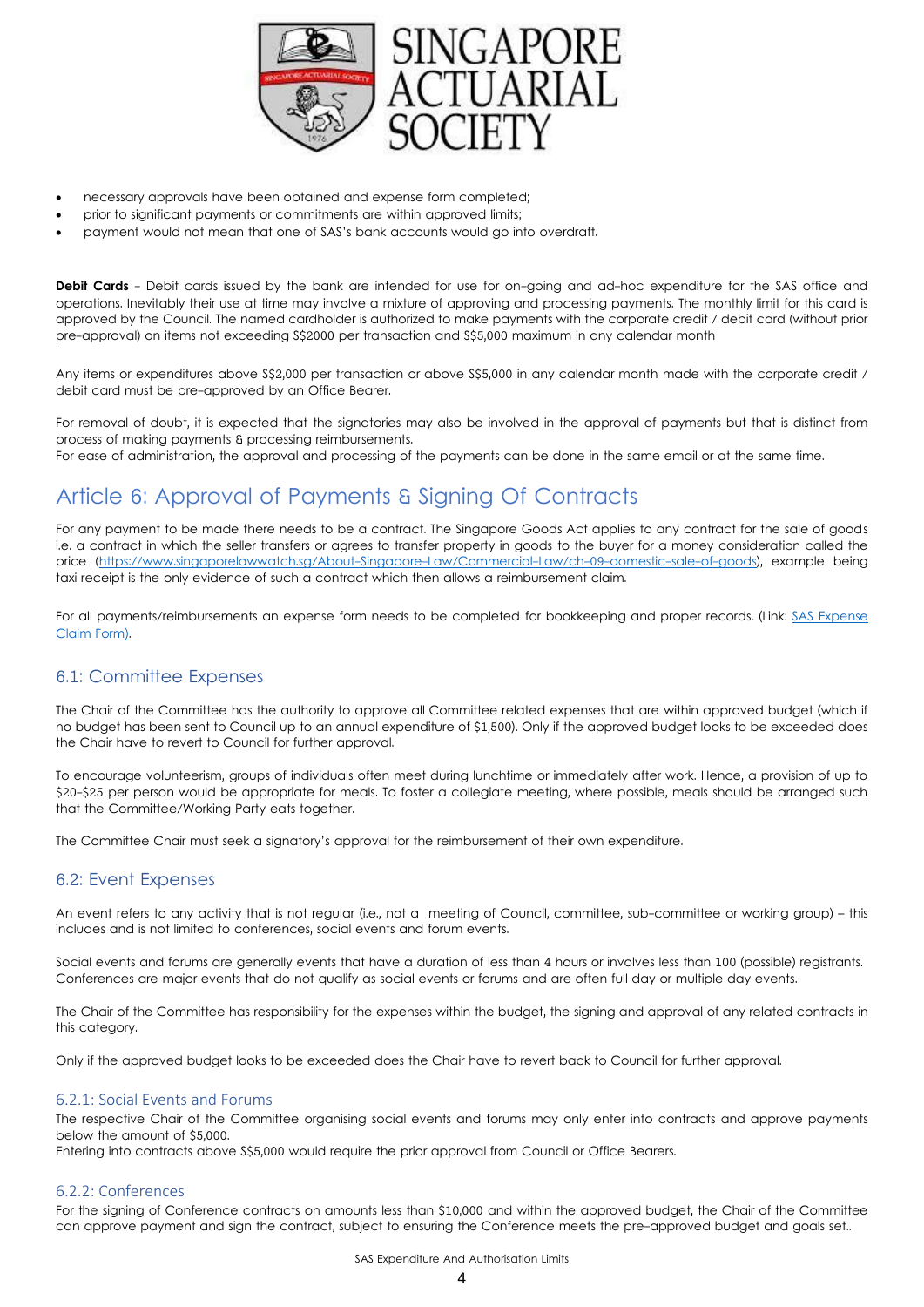

Any Conference related contract that is likely to incur total expenditure of more than \$10,000 must be signed by two (distinct) individuals:

- One Office Bearer or Executive Director;
- Chair of the Committee or Chair of the Conference

The Committee Chair may delegate the approval (but not the responsibility) of events related expenses or signing contracts for amounts less than \$10,000 if he/she informs the Honorary Treasurer and Executive Director as to the identity of the Conference Chair. No further delegation by the Chair of the Conference or of the Event is allowed.

The Conference Chair must seek the Committee Chair approval for the reimbursement of their own expenditure.

## 6.3: Secretariat Office Operational Expenses

The Executive Director is authorised to approve expenditure up to \$2,000 per transaction on items related to the running and management of the Secretariat office such as;

- Payments to government authorities (e.g., ROS, IRAS, MOM)
- Office stationery, amenities, and software
- Secretariat expenses related to events (e.g., printing, gifts and vouchers)
- Secretariat training expenses (with approval by 1 Office Bearer)
- Office equipment & furnishing
- Office related services (e.g., cleaning, service providers, IT support/troubleshooting)
- Ad hoc taxi expenditure (including for ED and admin staff)

Expenditures above S\$2,000 per month per transaction requires 1 Office Bearer to approve.

If any member of the Secretariat is working after 9pm (which should be rare), transport expenses without prior approval is allowed, provided notification is provided to the Executive Director the next day.

The Executive Director must seek an Office Bearer approval for the reimbursement of their own expenditure.

## 6.4: General and All Other Expenditures

#### **Expenditures below \$5,000**

For pre-approved expenditures below \$5,000 per transaction or contract renewals (other than Conference and Committee expenditures), one signatory can enter a contract & approve expenditure.

For administrative convenience, the approved budget would allow entering the following contracts and payments to be made by signatories without reverting back to Council on:

- Secretariat salaries and CPF payable
- Office/Rental payments
- Website and IT related payments
- Income Tax payments
- Insurance payments

Contract renewals can be approved by 1 signatory (e.g., medical insurance for the Secretariat), as long as the terms, conditions and price are substantially the same as per expiring contract. Substantially the same shall mean that renewal costs are within 10% of the expiring costs.

An emergency payment of up to \$5,000 can be approved by either the President or Vice-President but with immediate notification to Council by email. It is expected such payments would be rare. Example of emergency expenses may include payments demanded by any government authority that SAS is obligated to pay, medical or travel emergencies - when a delay in getting approval might endanger the well-being of SAS staff.

For expenditures below \$5,000 that have not been pre-approved or are not contract renewals, 2 signatories can enter a contract and approve expenditure.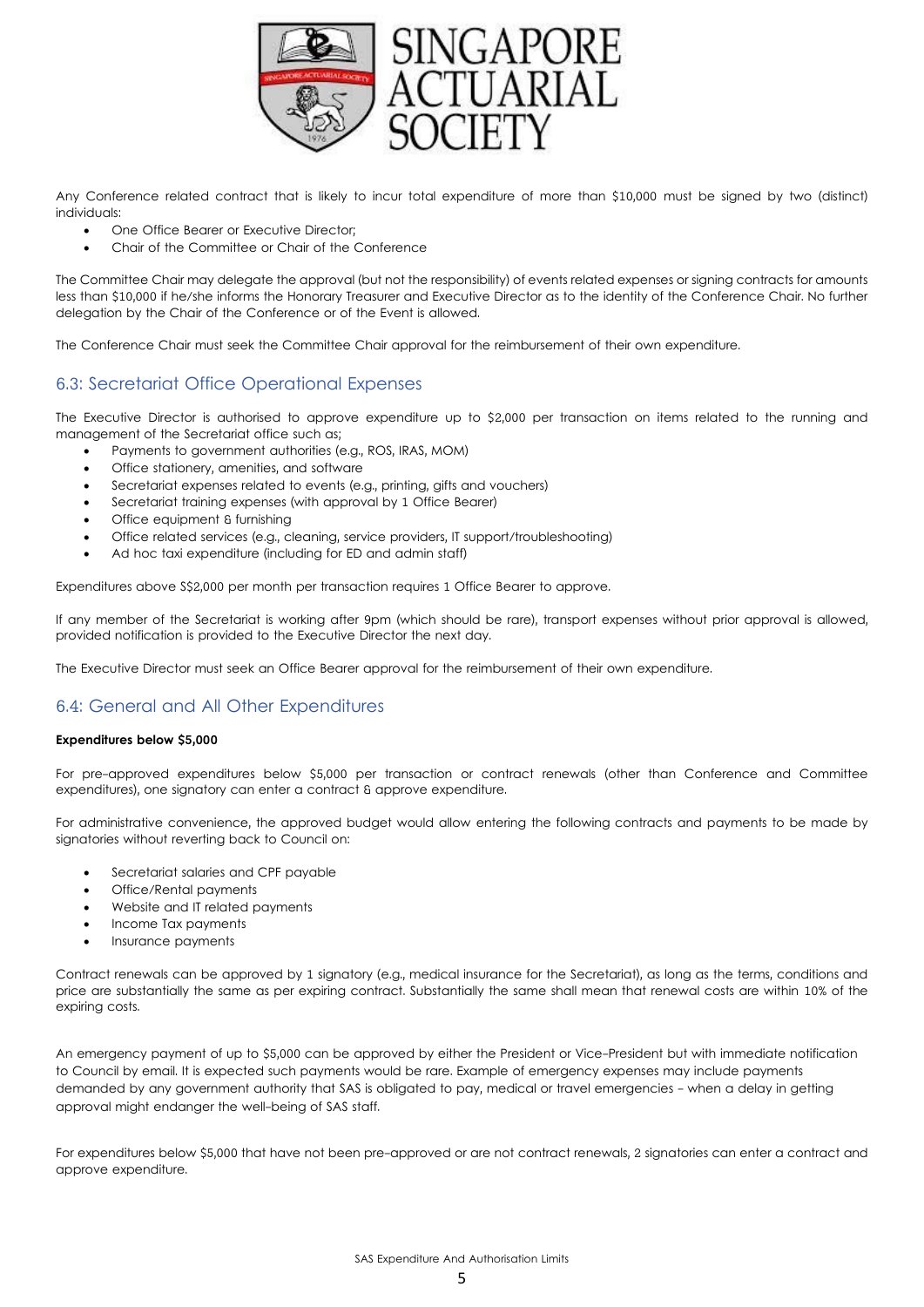

#### **Expenditures above \$5,000**

For expenditures above \$5,000, two signatories together can approve payment provided the expenditure has been pre-approved by Council. A series of payments to one entity should be grouped together in determining these limits.

Contract renewals can be approved by two signatories as long as the terms, conditions and price are substantially the same (i.e., within 10% of expiring costs) as per expiring contract.

The President can approve reimbursement of other Office Bearers' expenditure. The President's own expenditure should be approved by two other Office Bearers.

In case of dispute, the final arbitrator on the reimbursement will be Council.

#### 6.4.1: Signing of Contracts (New Contracts and Renewals)

For contracts where expenditure would be above \$5,000 p.a., two signatories must sign the contract provided Council approve entering into the contract.

For employment contracts the two signatories should be:

- The Honorary Secretary or Executive Director; and
- One of the President and the Vice-President

For contracts with auditors and tax advisers, or commitments to IRAS, the two signatories should be:

- The Honorary Treasurer and
- The President or Executive Director

For contracts where expenditure would be below \$5,000 p.a., one signatory must sign the contract provided Council approve entering into the contract.

For website related expenditure and entering into a contract on IT related matters (including software purchases), the Executive Director/Digital Lead can replace one of the Office Bearers in approving and signing contracts.

## Article 7: Other Matters

- a) **General Sponsorship** it is recognised that general sponsorship of the SAS is sought from a number of organisations and that sponsorship is for the benefit of the whole SAS and not ear-marked for any specific conference. However, as part of the general sponsorship, free conference passes may be given to sponsors. Council has asked Committees to be understanding in relation to this aspect of SAS' funding, and any overrun in a conference due to the issue of free passes is accepted by the Council.
- b) **New members and Conferences** often, an individual wish to attend a Conference/event and then seeks to join SAS to enjoy a discount on the Conference/event. Council may not have time to approve her or his membership application prior to the conference/event. Secretariat staff is allowed to give the appropriate discount pending Council approval of membership. In the event that the membership is not granted, the person will not be asked to return the discount she or he enjoyed.
- c) **Small Amounts** to allow smoother administration, small amounts underpaid by a member/non-member in relation to subscription or event fee will not be sought by the SAS. Similarly, small amounts overpaid will not be refunded to the member/non-member but be retained by SAS as part of general funds. The small amount is defined as an amount below \$10.

Amounts above \$10 owed by an individual to the SAS will be fully payable. Similarly, if refund to an individual is above \$10 then the full amount is refundable.

The default arrangement for Members will be that any excess payment of \$10 or more will be retained by the SAS and offset against future payments (e.g., subscription fee) for that member. The member can, of course, request payment if s/he so desires.

If a member should not renew membership, then any monies being held will be retained as part of their account for a maximum of two years. If the member has not renewed membership in that time, then such monies will become part of the SAS general funds.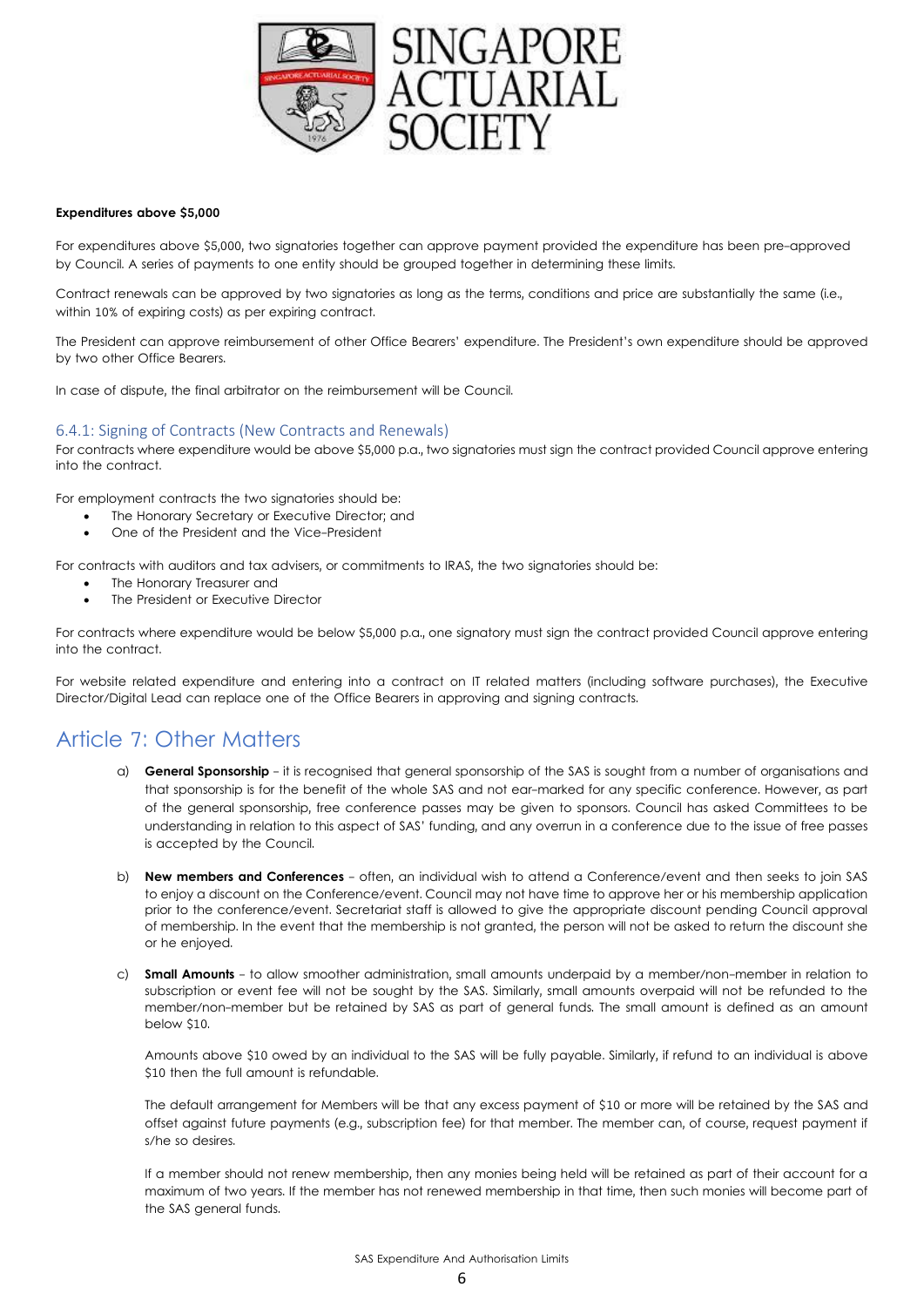

#### d) **Bank Charges, Telegraphic Transfer Charges, PayPal Charges, etc.-**

All such charges must be paid by the sender of money if payment is made to the SAS.

SAS will deduct the charges from the payment where the payment is a reimbursement to a person who cancels her or his attendance at a Conference or event or who requests for some other refund. SAS will pay the charges if the refund was required due to a SAS administrative error.

e) **Taxies -** Generally, volunteers are not encouraged to claim taxi expenses (within Singapore), but exceptions should be made for appropriate e.g., medical reasons or where the role involves very significant work or travel associated with SAS activities.

Secretariat staff should be reimbursed for taxi travel (but they should think about cost efficiency so as not to involve an unreasonable amount of travel and consider their own safety).

- f) **Personal Car expenditure** A similar approach is applied to all personal car related expenses e.g., petrol reimbursement, car parking charges, tolls, fines etc. This information needs to be reported separately to IRAS in the annual tax submission.
- g) **Meetings** Members are encouraged to conduct meetings in a meeting room within a member's employer's office or virtually.
- h) **Attendance at Non-SAS In-person Meetings -** Eligible SAS representatives must have obtained approval from the SAS Council to represent SAS and its interests at non-SAS in-person meetings (for example IAA meetings), at least 3 months prior to such meetings.
	- i. Such expenses should be reflected in the committee's budget for SAS Council approval, as soon as practicable.
	- ii. Such funding for in-person meetings is limited to 2 times in a calendar year.
	- iii. The funding may cover reasonable transportation expenses from Singapore to the meeting venue and return trip to Singapore (i.e., Round-trip economy flights, rail, taxi, accommodation and meals).
	- iv. Attendees are expected to provide a short report to Council after the event.